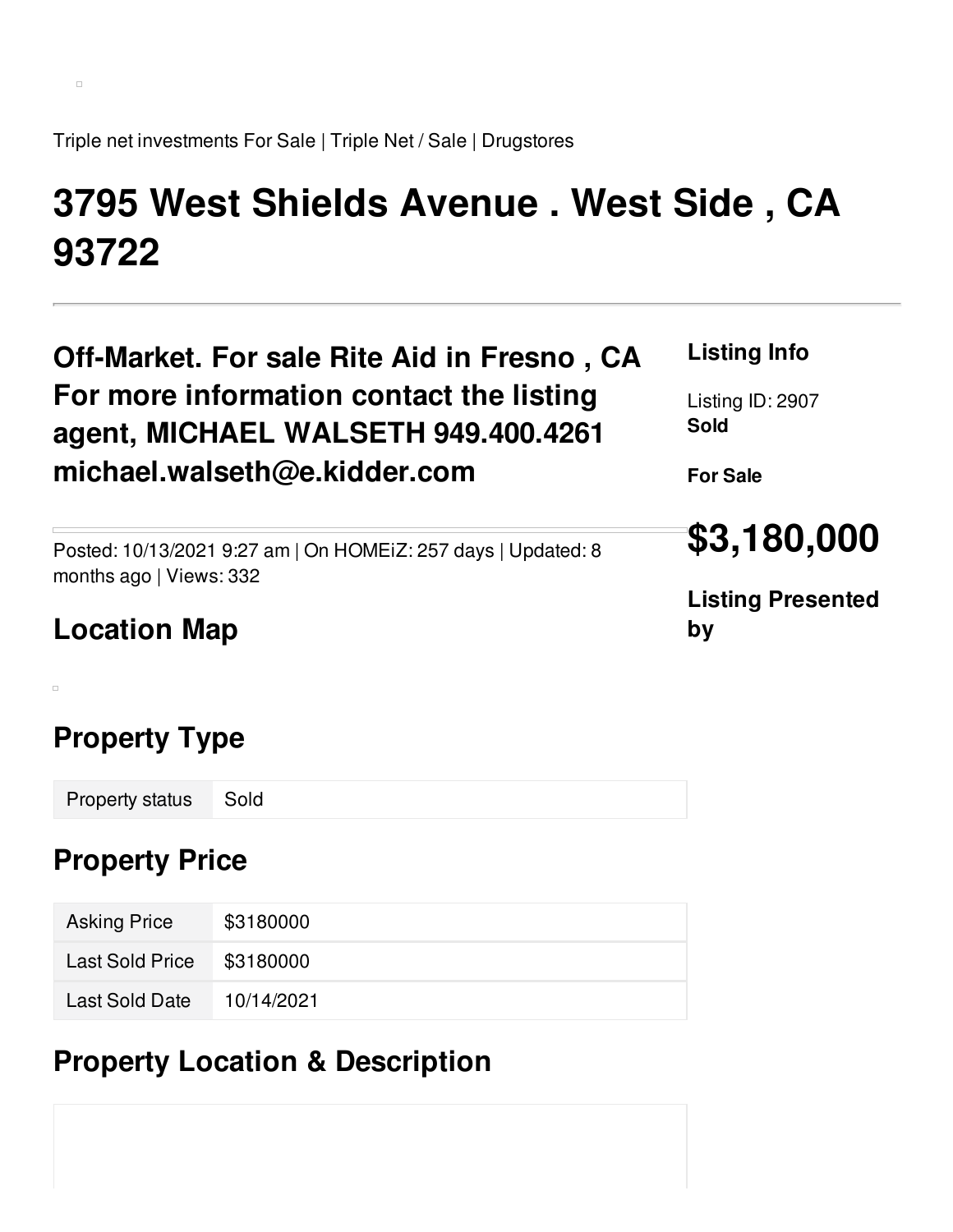| Listing Headline        | Off-Market. For sale Rite Aid in Fresno, CA For more<br>information contact the listing agent, MICHAEL<br>WALSETH 949.400.4261<br>michael.walseth@e.kidder.com |
|-------------------------|----------------------------------------------------------------------------------------------------------------------------------------------------------------|
| Property<br>Description | Fresno, California.                                                                                                                                            |

# **Tenant Information**

| Tenant<br>Overview        | National Tenants (Public company)                                             |
|---------------------------|-------------------------------------------------------------------------------|
| No. of Locations          | 2,464                                                                         |
| <b>Credit Rating</b>      | B-                                                                            |
| <b>Total Revenue</b>      | 21.9 billion                                                                  |
| Net Worth                 | 7.591 billion                                                                 |
| Headquarters              | Camp Hill, PA                                                                 |
| Tenant<br><b>Business</b> | Drugstore                                                                     |
| Tenant/Company<br>Website | https://www.riteaid.com/locations/ca/fresno/3795-<br>west-shields-avenue.html |
| Store #                   | 05869                                                                         |

# **Tenancy Type**

| Tenancy                  | Single |
|--------------------------|--------|
| Tenant is a<br>Franchise | Yes    |
| Number of<br>Tenants     |        |

# **Corporate Overview**

| <b>Stock Symbol</b>          | <b>RAD</b> |
|------------------------------|------------|
| <b>Total Assets</b><br>Value | \$9335000  |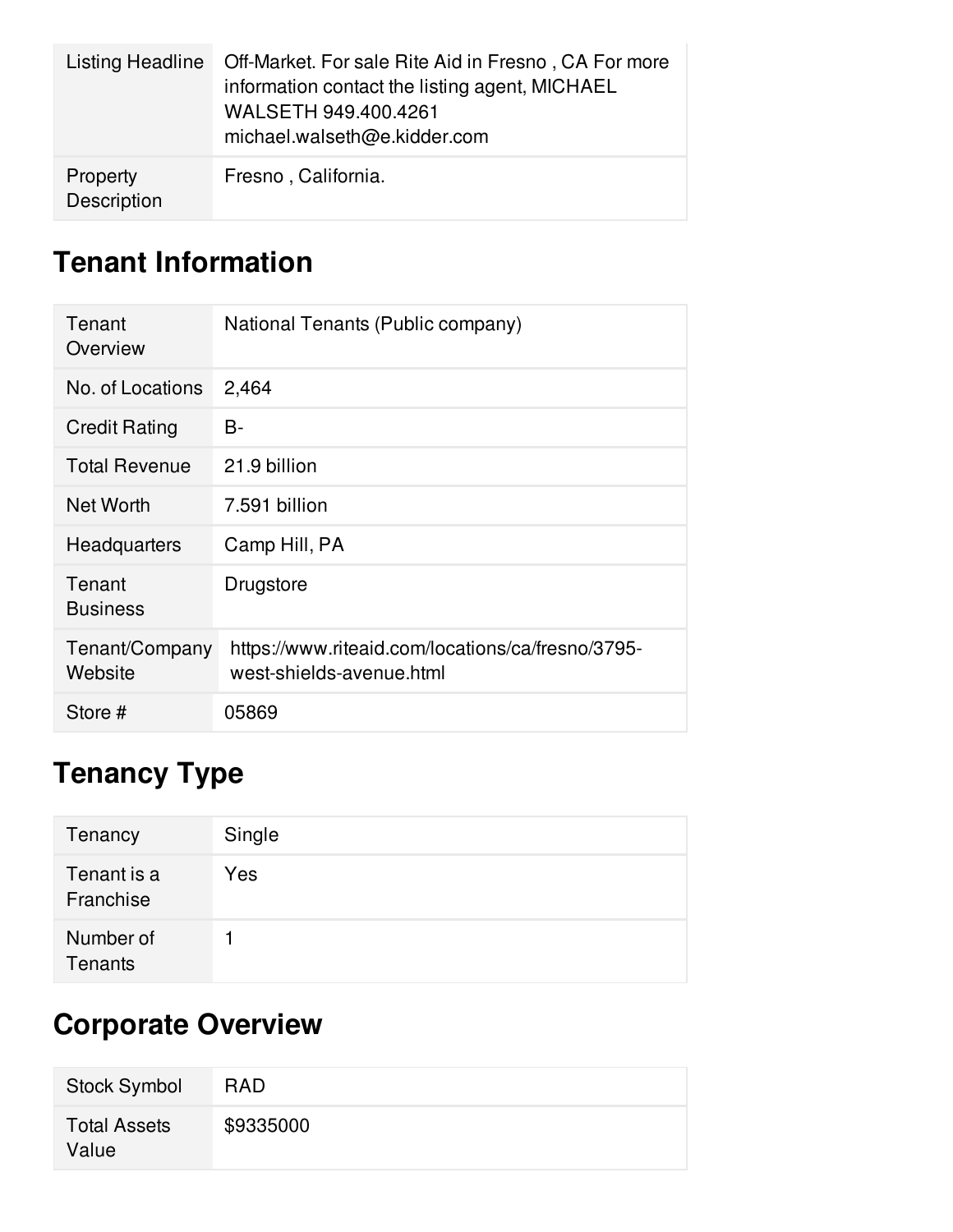# **Property Overview**

| Year built                           | 1996          |
|--------------------------------------|---------------|
| <b>Overall Property</b><br>Condition | Very good     |
| Construction<br><b>Status</b>        | Exist         |
| <b>Total Building</b><br>Sq. Ft.     | 16415         |
| <b>Total Lot Size</b>                | 1.6 Acres     |
| Net Leasable<br>Area                 | 16415 Sq. Ft. |
| APN#                                 | 442-030-33    |
| <b>Parking Type</b>                  | Off-street    |
| <b>Distressed</b>                    | <b>No</b>     |
| Zoning                               | $C-5$         |
| Number of<br><b>Floors</b>           | 1             |

### **Income**

| Commission<br>split %                                   | Contact listing agent% |
|---------------------------------------------------------|------------------------|
| Price per Sq. Ft.                                       | \$194                  |
| Cap Rate                                                | 4.20%                  |
| <b>NOI</b>                                              | \$133560               |
| Rent to sales<br>ratio                                  | No Data%               |
| <b>Annual Property</b><br>Tax Rate for this<br>property | 1.25%                  |
| Responsibility<br>for Property Tax<br>increase          | Tenant                 |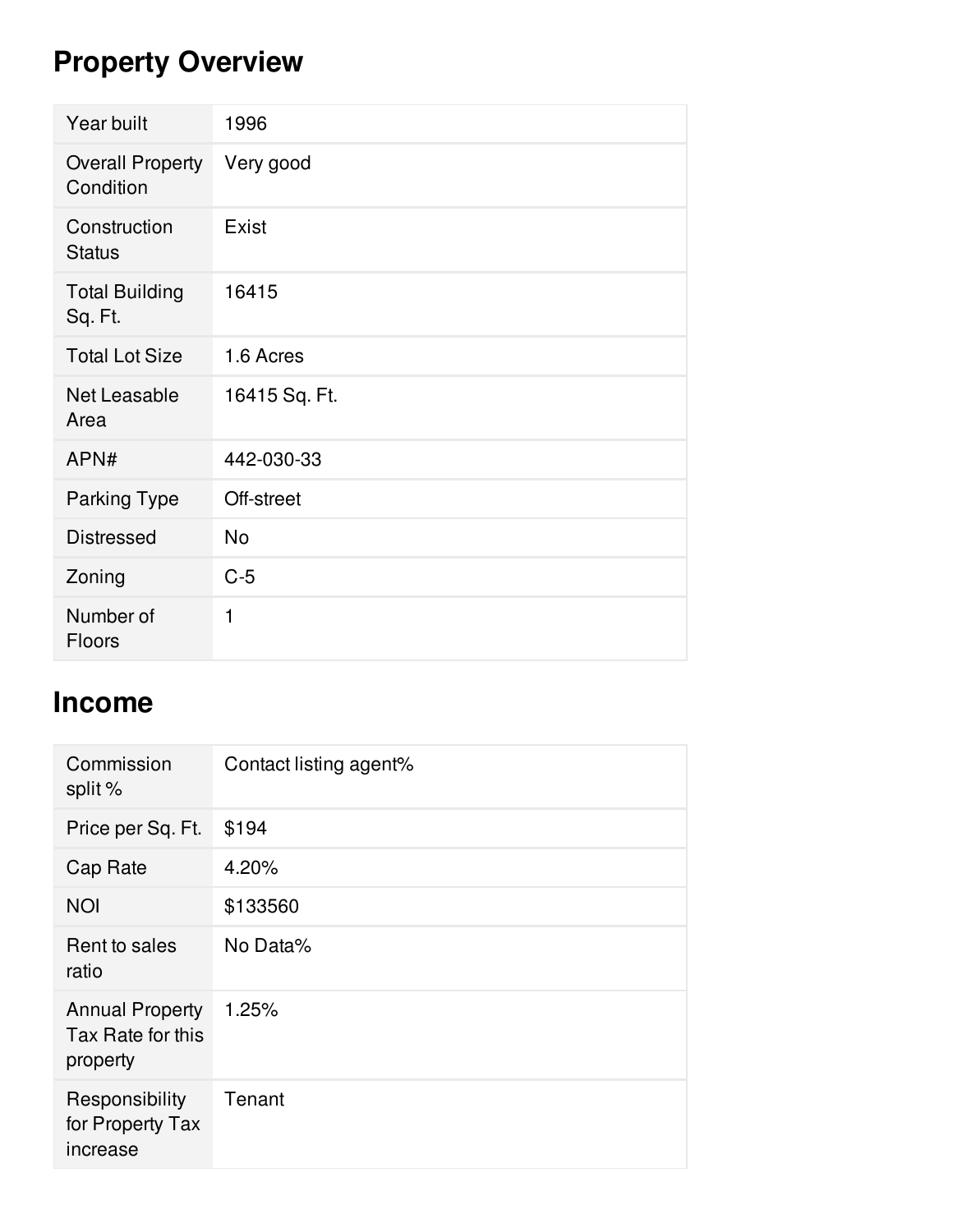#### **Lease overview**

| <b>Initial Lease</b><br>term / Month | 10                     |
|--------------------------------------|------------------------|
| Lease<br>Remaining<br>Years          |                        |
| Renewal<br>Options                   | No Data                |
| <b>Annual Rent</b><br>Increase %     | No Data%               |
| Termination<br>Clause                | <b>Landlord Option</b> |
| <b>Sales Report</b><br>Available     | Do not know            |
| Income tax free<br><b>State</b>      | <b>No</b>              |
| Roof & Structure<br>Responsibility   | Tenant                 |
| Options to<br>Purchase               | <b>NO</b>              |
| <b>Right of First</b><br>Refusal     | Yes                    |

### **Lease Guarantor**

# **Lease Structure**

| Lease Type | 100% Absolute Triple Net Lease (NNN Lease) |
|------------|--------------------------------------------|
|            |                                            |

#### **Sewer**

| Type of Sewer Sewer System (Public) |
|-------------------------------------|